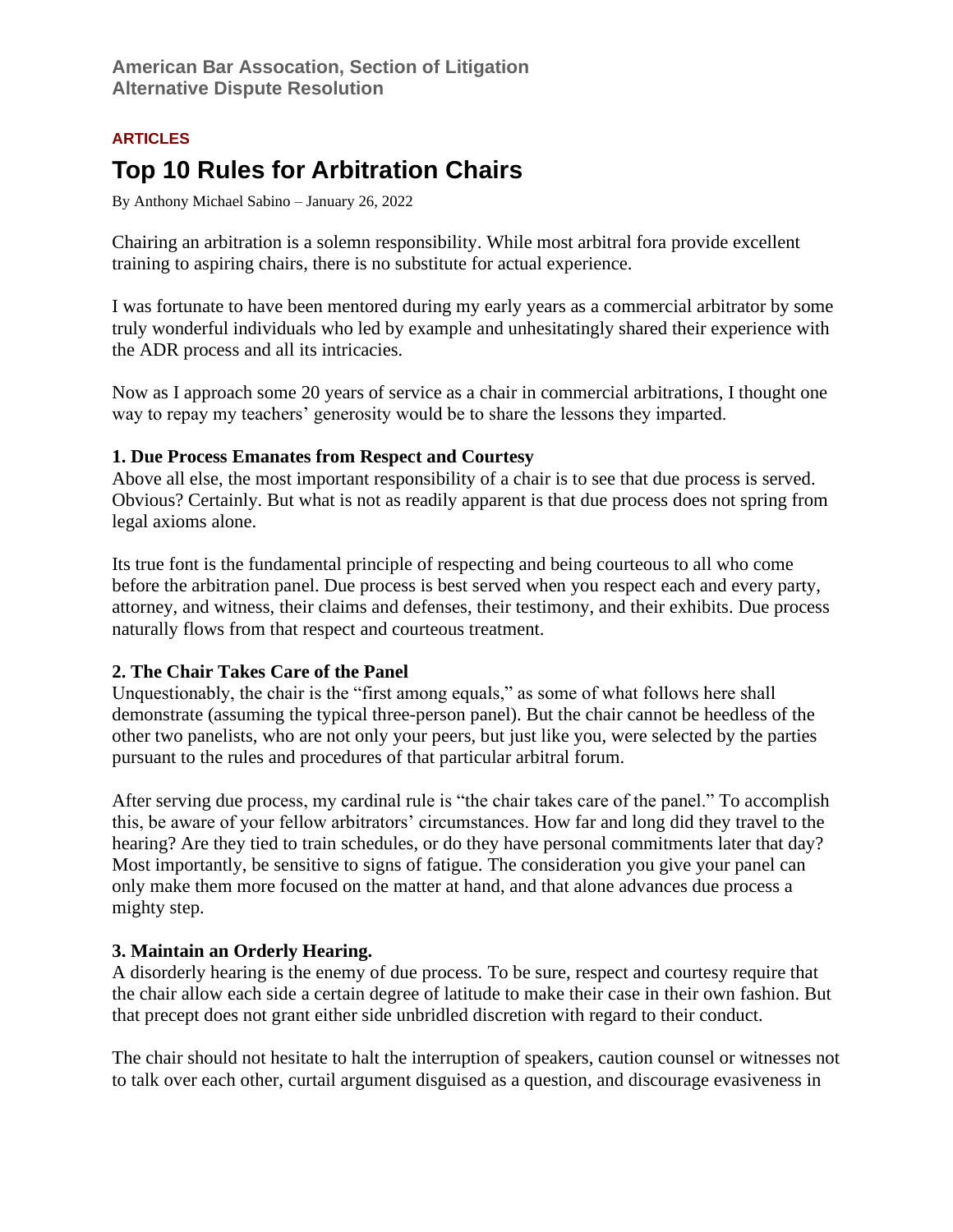responding to proper examination. You do not diminish due process by maintaining order; to the contrary, by taking a firm and gentle hand, you enhance it.

#### **4. Encourage Streamlining the Proceedings**

Even in the non-judicial setting of arbitration, due process demands that certain proprieties be observed, such as the formal admission of exhibits, the qualifying of expert witnesses, and so forth. These steps, though often routine, can be time consuming and distracting.

As chair, encourage the parties to stipulate (either before or during the hearings) to the admission of exhibits. Nearly all arbitral fora have procedures in place regulating discovery and conflicts regarding same. Utilize those rules in order to confer with the parties prior to the actual hearing, and in that conference, in addition to resolving any differences then extant over the production of documents and things, take the opportunity to encourage the participants to agree, in advance and as much as possible, to the admission of material not in dispute.

Similarly, the credentials of experts and any reports they generate are well known to each side before the hearings. Therefore, qualifying an expert and the admission of the expert's report can usually be stipulated to.

Moreover, I have observed there is usually a tacit agreement from each side that "if you accept my expert, I will accept yours." Remember also that stipulating to the qualification of an expert and admitting the expert report into evidence does not detract one iota from an incisive crossexamination by the opposing party, not to mention that the arbitrators always have the last word as to the weight and credibility they shall afford the expert's testimony and any accompanying report.

In sum, stipulations such as these enhance due process, because they allow the arbitrators to hear the substantive evidence that much sooner in the hearing.

### **5. Overbook Hearing Dates**

One of the most eminently practical lessons I was taught by my chairs was "better to schedule too many hearing dates than too few." It is a simple fact that parties often underestimate the time they will require to put on their case, let alone how long it will take the opposition to crossexamine. And it is even more beyond refute that scheduling additional hearings is far more difficult than cancelling dates you no longer need.

Not only is there no harm in reserving more days for hearings, but also due process is better served. Parties relieved of the burden of watching the hours go by may then proceed with confidence, knowing that they have enough time to put their best case forward. Indeed, the alternative is most unpleasant; parties that feel rushed are far more likely to believe they were denied due process. And they might be right. Avoid any such problem by scheduling one or two hearing days beyond what the parties request, in order to be safe.

<sup>© 2022</sup> by the American Bar Association. Reproduced with permission. All rights reserved. This information or any portion thereof may not be copied or disseminated in any form or by any means or stored in an electronic database or retrieval system without the express written consent of the American Bar Association.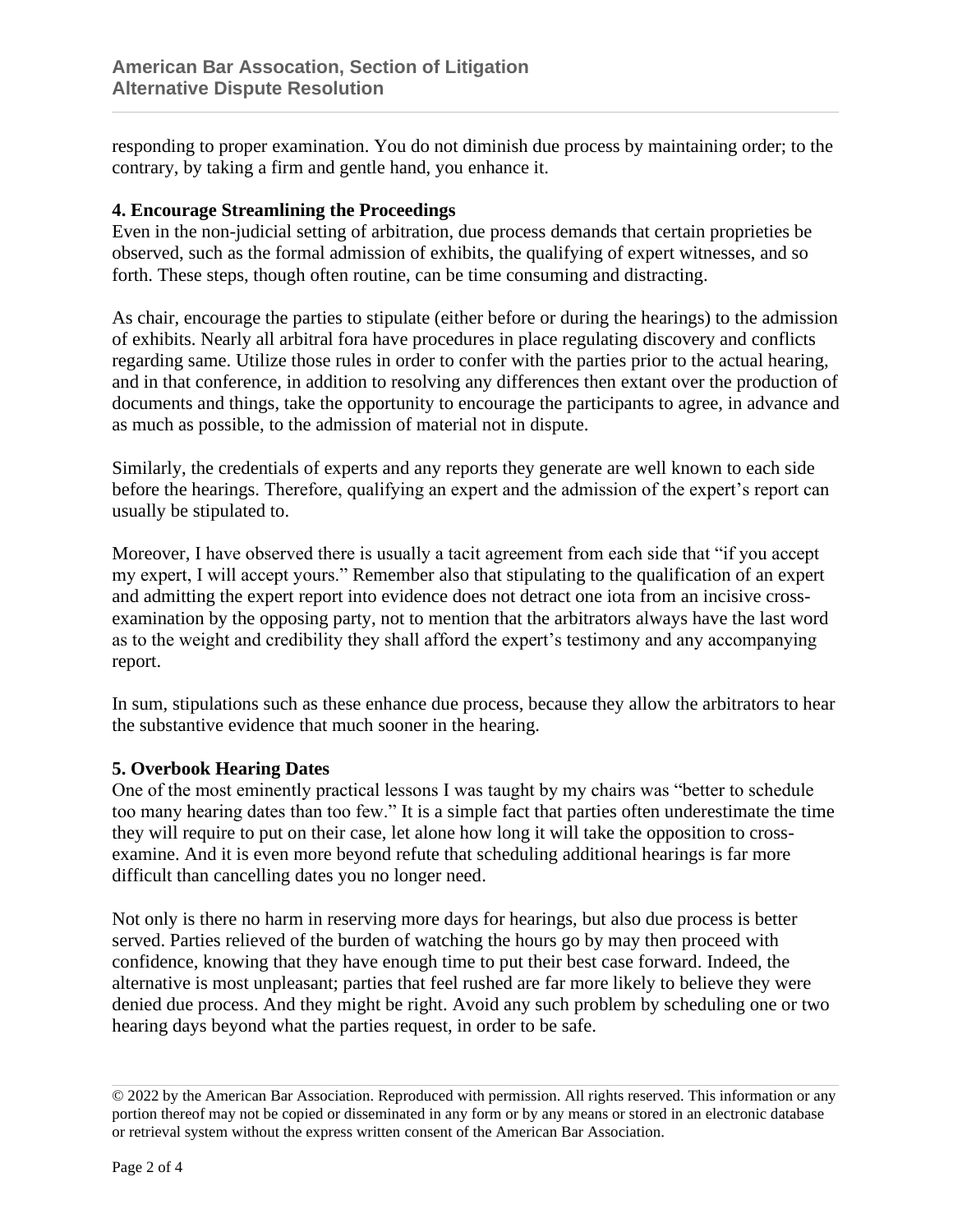In short, it is far easier to cancel dates you do not need than to seek out mutually acceptable dates for additional hearings.

### **6. Take Charge of Pre-Hearing Matters**

The rules of nearly all ADR fora stipulate that the chair's responsibilities commence with presiding over a pre-arbitration conference (still telephonically in most cases, but increasingly via video link), and continue until a final award is issued. But, sometimes, there is plenty for the chair to do in between, even before the first hearing date. Typically, the rules of the forum invest the chair with sole authority over a number of pre-arbitration issues (for example, resolving discovery disputes and issuing subpoenas). Never shy away from those obligations; to the contrary, embrace them.

First of all, such rules typically imbue the chair with solitary authority over these matters for a reason; it's just plain more efficient. Second, your fellow panelists are counting on you. It is your duty to them to resolve these preliminary issues to the best of your ability. Third, you serve due process by firmly ruling with alacrity on what are typically straightforward disagreements.

### **7. Pay Attention to the Details**

Here, I offer a *potpourri* of relatively small matters that nonetheless require the chair's attention, since they will impact whether due process is truly served. They include remembering to ask counsel if they wish to re-direct or re-cross examine the witness. When they have concluded with the witness, be sure to ask your panel if they have their own questions. In all likelihood, this is their only chance to make inquiry of that particular witness. As you approach the end of the case, ask each side if they wish to conform their pleadings to the evidence (a small but important step that some neglect).

Before hearing closing arguments, remind each side that the complaining party customarily has the last word, and ask if the complainant wishes to reserve time for rebuttal (inexperienced participants might overlook this, and due process suffers accordingly). Likewise, give a friendly reminder to the defending party that sur-replies are generally not permitted.

Depending upon the complexity of the proceeding, consider suggesting to the parties that they take no more than X minutes to close (confer with your panel, and decide what "X" equates to in your specific case). To be certain, this does not injure due process; it actually helps, because a fair timeframe compels the parties at closing to focus on what is really important to their case.

### **8. Be Decisive**

The chair occupies the "center seat," so making decisions comes with the territory. You need not worry about harming due process; in fact, you serve it best when you act with gentle firmness.

Don't be afraid to be decisive when ruling on objections, admissibility of evidence, and other matters that fall within the chair's purview. On close questions or if you feel you need help, then by all means, go into executive session, and benefit from your peers' points of view. But the

<sup>© 2022</sup> by the American Bar Association. Reproduced with permission. All rights reserved. This information or any portion thereof may not be copied or disseminated in any form or by any means or stored in an electronic database or retrieval system without the express written consent of the American Bar Association.